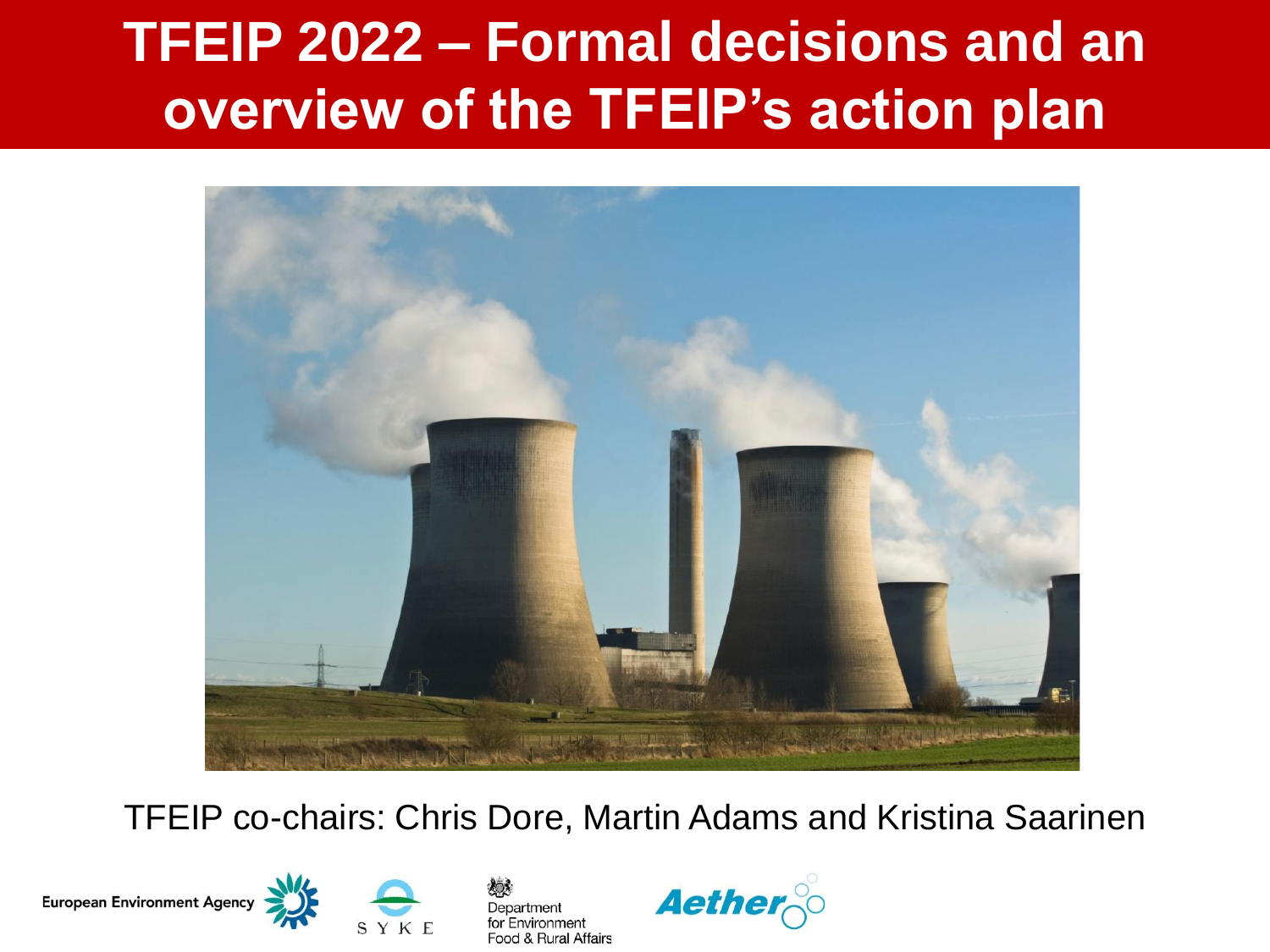

- Approves the workplans of the Expert Panels
- Approves changes to the road transport chapters presented in the Transport EP
	- Brake EFs, degradation and cold start for LDVs, new EFs for LPG vehicles
- Agreed with the prioritisation of Guidebook improvements proposed by the EPs, and will work to secure resources for the GB chapter updates.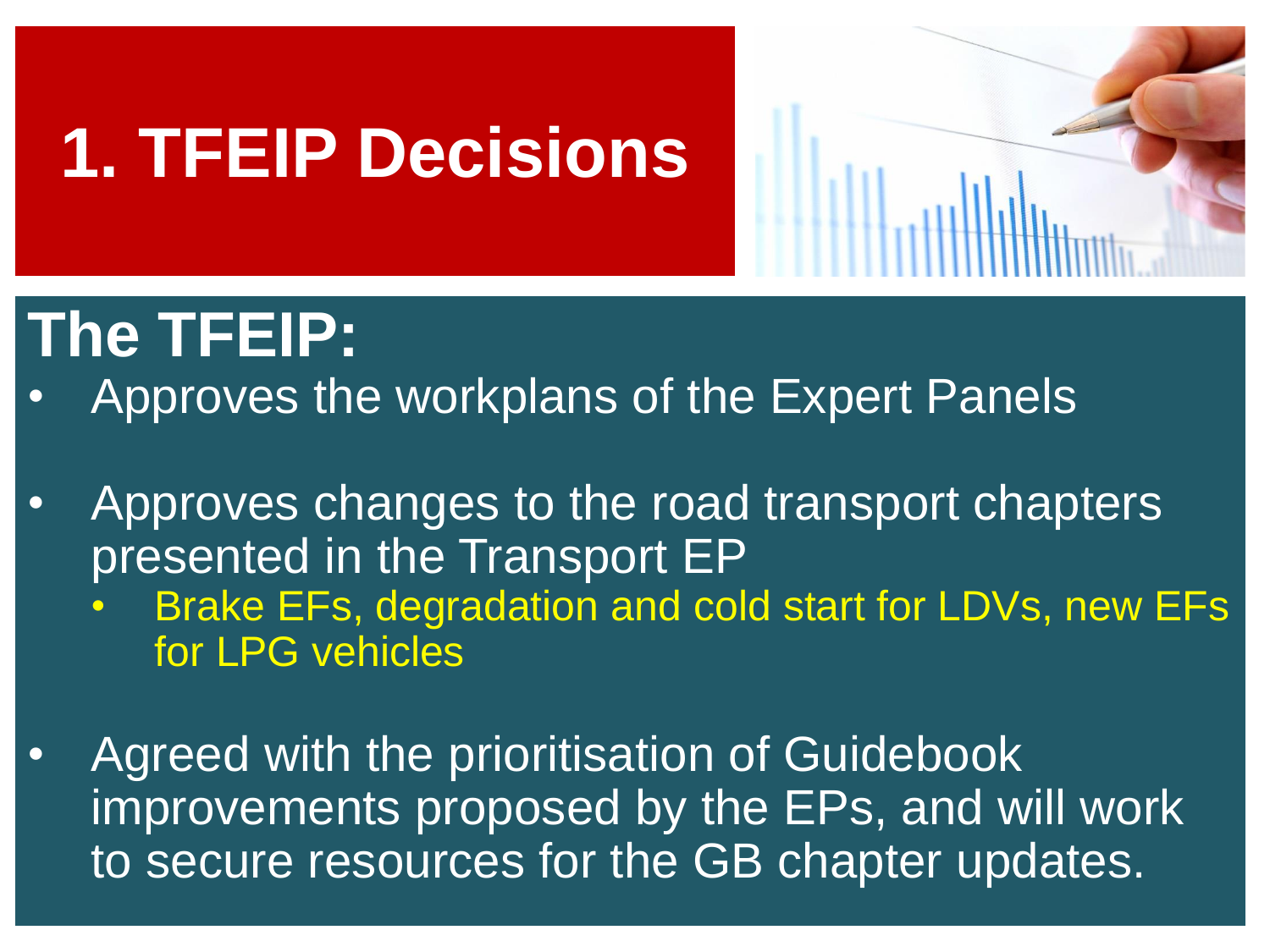

- Agrees to form an ad hoc group to update the 2014 Reporting Guidelines
- Agrees with the Projections EP's revisions to the projections reporting template (Annex IV)
	- That projections reporting will be at the same NFR detail as the historical reporting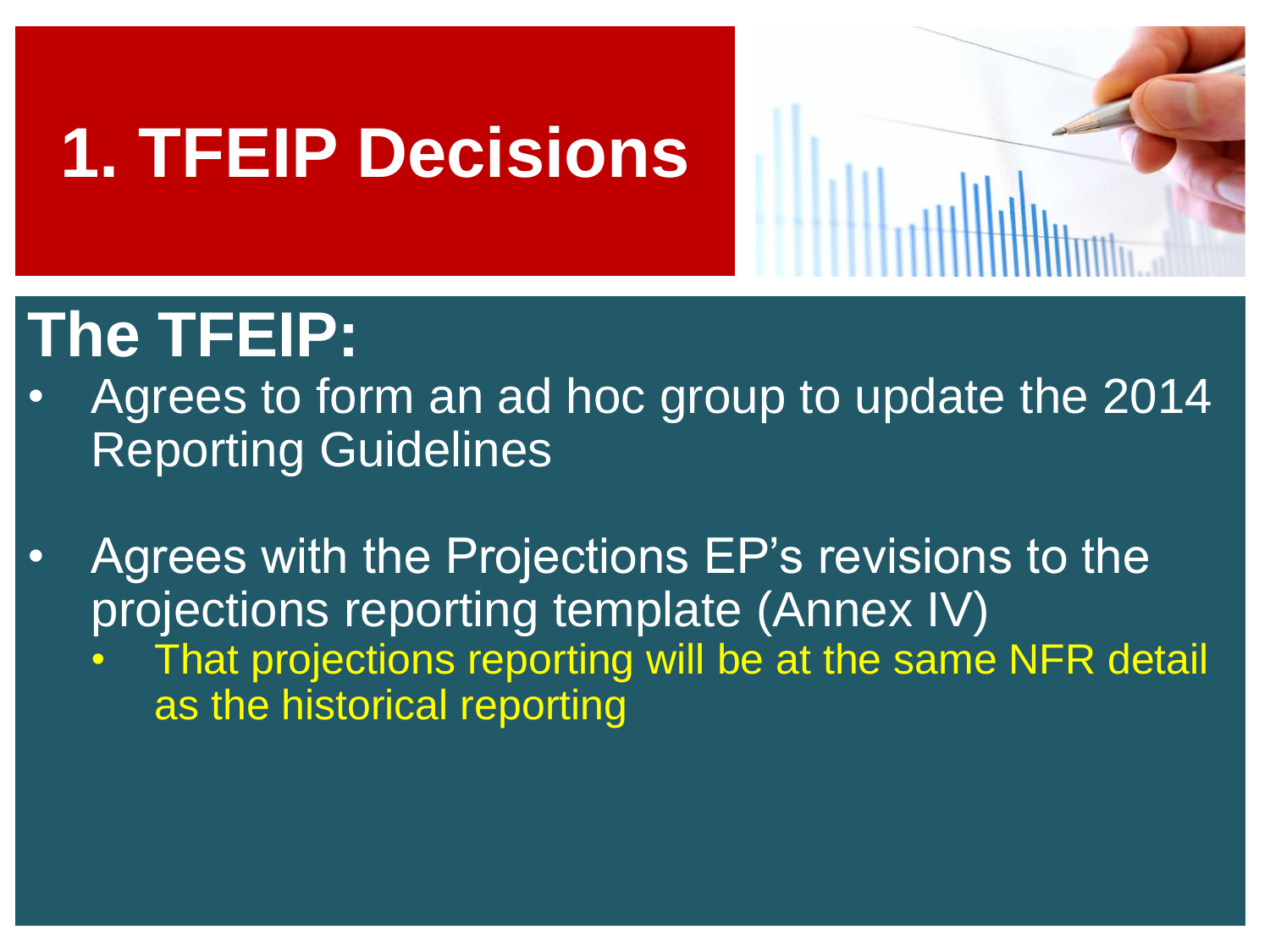

- Agreed to continue to contribute to the EMEP Ad hoc group on condensables as necessary
- Agreed to continue to contribute to the GP review as necessary
- Agreed to draft a technical working paper, indicating views on future emissions reporting • To support initial thinking for a new GP.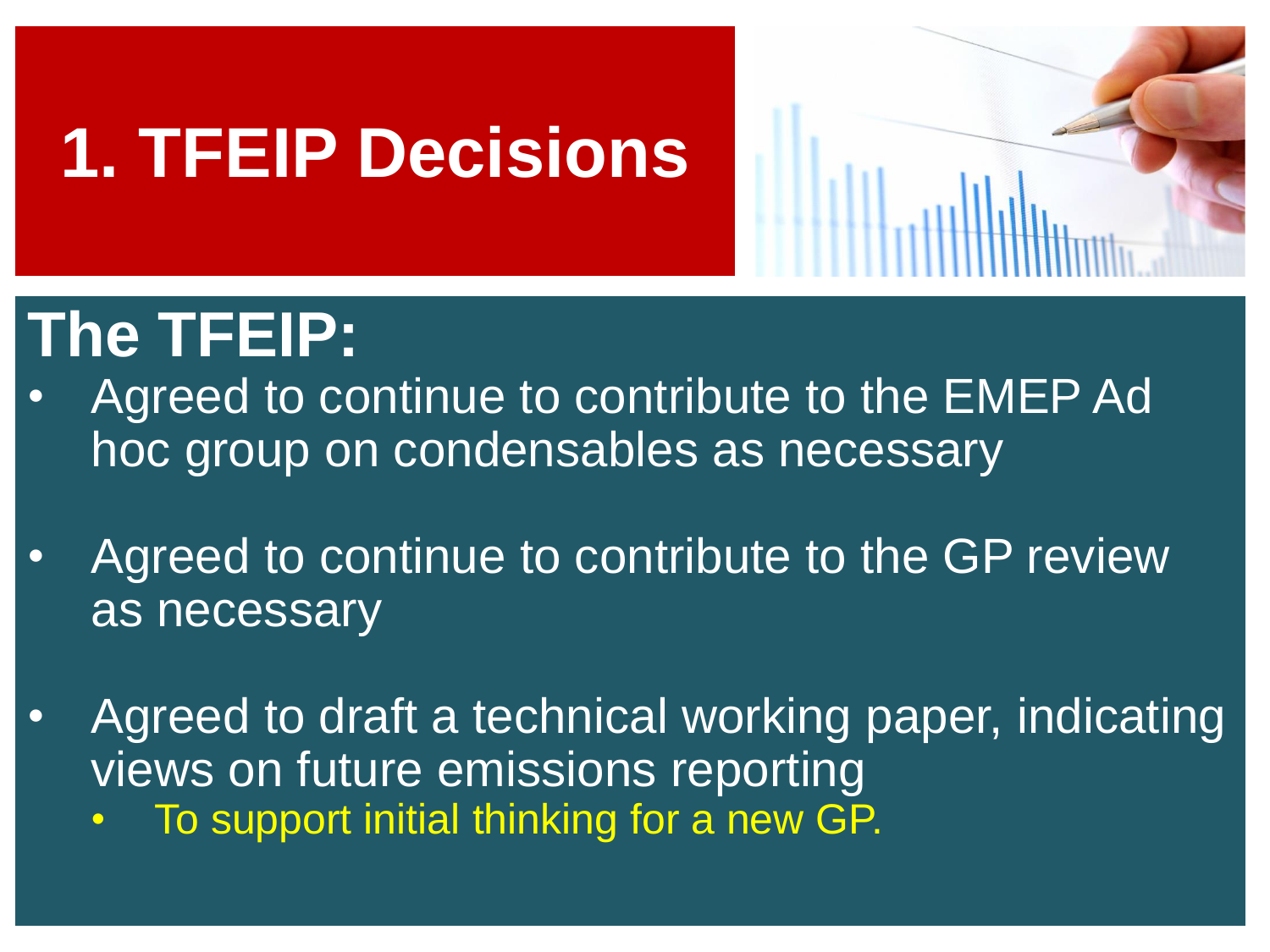

- Agreed to continue to work with groups in the CLRTAP and other Conventions, to the extent possible
	- CLRTAP Forum, EMEP modellers... UNFCCC/IPCC, etc.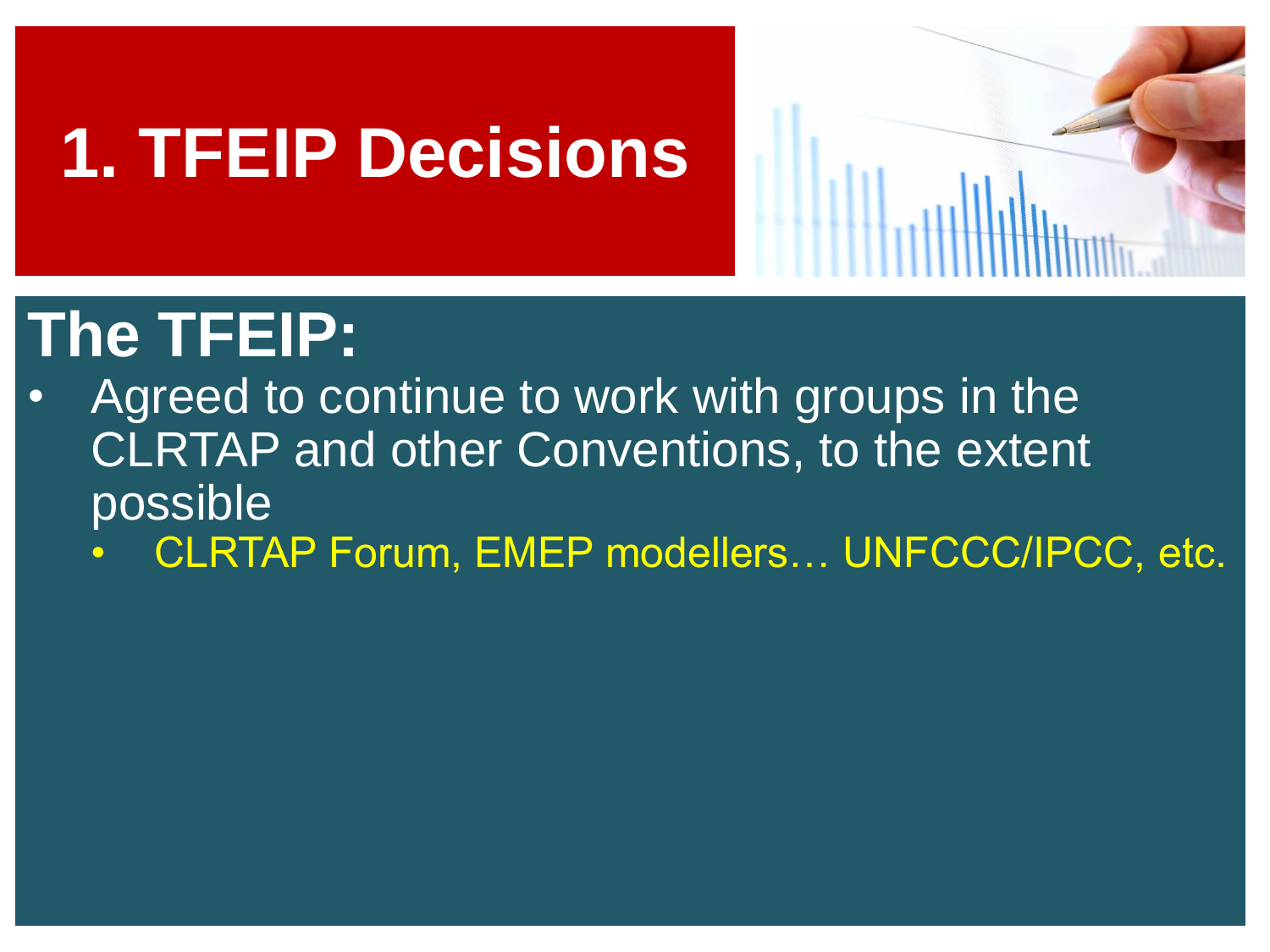

#### **New appointment proposals:**

Co-chair of the Combustion & Industry EP • Kristina Juhrich (DE)

Formation of a new Waste Panel, and Chair • Celine Gueguen (FR)

User Engagement Co-ordinator • Jeroen Kuenen (NL)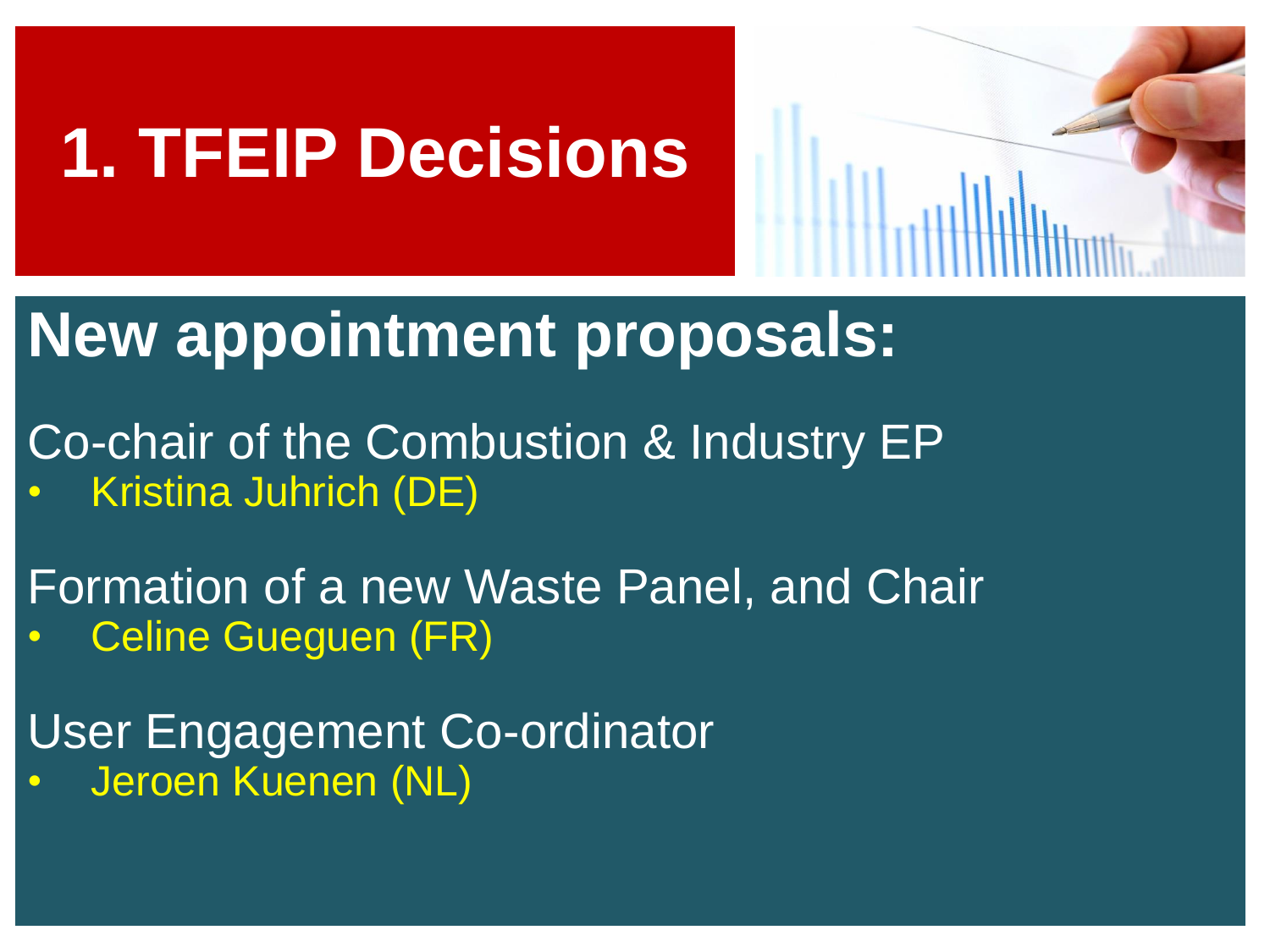

### **Other changes:**

Change to the TFEIP Secretariat • Justine Raoult (UK) departing… Annie Thornton (UK) joining

Change at CEIP • Katarina Mareckova retires